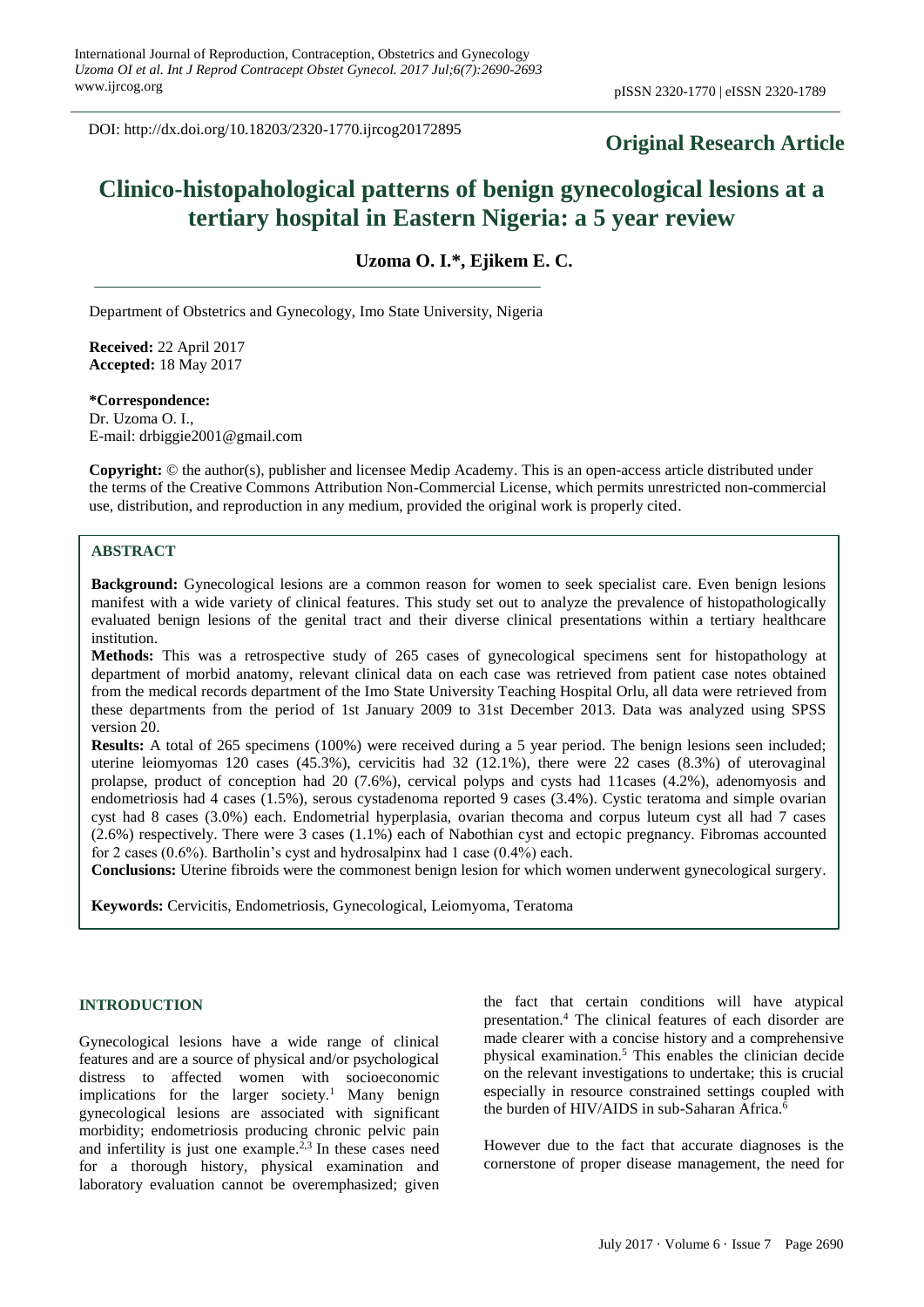histopathological analysis of post-operative specimens is thus essential.<sup>7</sup>

Pathology is both a medical specialty and an investigative scientific discipline, concerned with understanding the essential nature of human disease; anatomic pathology has a unique place in the practice of evidence based medicine.<sup>8</sup> Histopathology not only assists in diagnoses and deciding on treatment options but it also helps in the understanding of prevalence, mean age of affectation as well as factoring in the potential impact on fertility for females of reproductive age.<sup>9</sup>

The purpose of the study was to add to the existing database on the clinico-histopathological patterns of gynecological benign diseases.

### **METHODS**

The study was done at the Imo State University Teaching Hospital, Orlu in Southeastern Nigeria. This was a retrospective study of 265 cases of benign gynecological specimens sent for histopathology at department of morbid anatomy between the timeframe of 1st January 2009 to 31st December 2013, in addition clinical data from the relevant case notes were obtained from the medical records department.

#### *Statistical analysis*

All the data were analyzed on SPSS version 20. The frequency, mean age and educational level of those with various benign disorders were determined.

#### **RESULTS**

Uterine fibroids accounted for a total of 120 cases (45.3%); this is captured in Table 1. The mean age of those with fibroids was 35.7 years SD 9.9. Cervicitis accounted for 32 cases (12.1%). Twenty two cases of uterovaginal prolapse were seen in mainly postmenopausal females with a mean age of 59.2 years SD 6.4. They were all multiparous with a parity of more the 4 in 80% of these cases. Those with uterovaginal prolapsed had a mean age of 59.2 years SD 6.4. A total of 20 cases of abortion with retained products of conception were seen on histopathology. Induced abortions accounted for 6 cases out of a total of 20 cases (7.6%) of abortion. Adenomyosis and endometriosis accounted for a total of 4 cases. Ectopic gestations accounted for 3 cases seen. A total of 11 cases of cervical cysts and polyps were seen, the mean age here was 30.8 years SD 9.8, whereas the mean age for cases of serous cystadenoma was 44.1 years SD 10.8. Cystic teratoma and simple ovarian cyst had 8 cases (3.0%) each. Endometrial hyperplasia, ovarian thecoma and corpus luteum cyst all had 7 cases (2.6%) respectively. There were 3 cases (1.1%) each of Nabothian cyst and ectopic pregnancy. Fibromas accounted for 2 cases (0.6%). Bartholin's cyst and hydrosalpinx had 1 case (0.4%) each.

Since there were 2 stillbirths, and one baby died in immediate neonatal period, analysis for neonatal nursery admission is done in 107 babies. There was a total of 39 babies of 107 (36.4%) who required nursery admission for observation either due to respiratory complications, metabolic complications or sepsis. The abnormal waveforms of umbilical artery and middle cerebral artery were also compared with neonatal nursery admission (Figure 1).

### **DISCUSSION**

The commonest gynecological lesion seen was leiomyoma uteri; a finding that is reflective of its prevalence especially among black women.<sup>10</sup> This is significant as fibroids are clinically detectable in 25-80% of reproductive aged women in community based studies.<sup>10</sup> The common symptoms seen were prolonged and heavy menstrual bleeding, pelvic pain that was not cyclical, and dyspareunia. Two of the women presented with recurrent early miscarriages, 12 were aware of an enlarging abdominal mass and subfertility, in all twelve cases ultrasonographic studies (which some authors consider to be the gold standard for diagnosis) identified submucus fibroids in the uteri of these women.<sup>11</sup> These symptoms have been highlighted in other studies.<sup>12,13</sup> Negro women are reported to have a higher incidence of uterine fibroids at any age as well as more severe symptoms.14,15

A study in Enugu gave an incidence of 25.9%, while a different study in Bayelsa reported an incidence of 29.3%.16,17 Much higher incidences have been reported such as  $70-80\%$  in those approaching 50 years.<sup>18</sup> It is clearly a very common non-malignant tumor of the genital tract as reflected even in this study. Fibroids are a leading cause for gynecological consultation and may affect obstetrical outcomes.<sup>19</sup> Most fibroids are known to be asymptomatic.<sup>11</sup>

The age range affected most in this study tallies with the ages reported in other studies that show that symptomatic fibroids are common among women within the reproductive age bracket and in many cases there is a need for therapeutic intervention in these women including hysterectomy.<sup>20</sup>

Cervicitis was linked to infections with *Neisseria gonorrhoeae*, Chlamydia trachomatis and human papillomavirus even though in over half of the cases the exact etiology was unidentified. Broad spectrum antibiotics may be beneficial to some but many may not benefit from such therapy.<sup>21</sup> The most common presentation was postcoital bleeding and attempts were made to exclude other differentials. Uterovaginal prolapsed which maybe congenital or acquired was associated with multiparity, age and the postmenopausal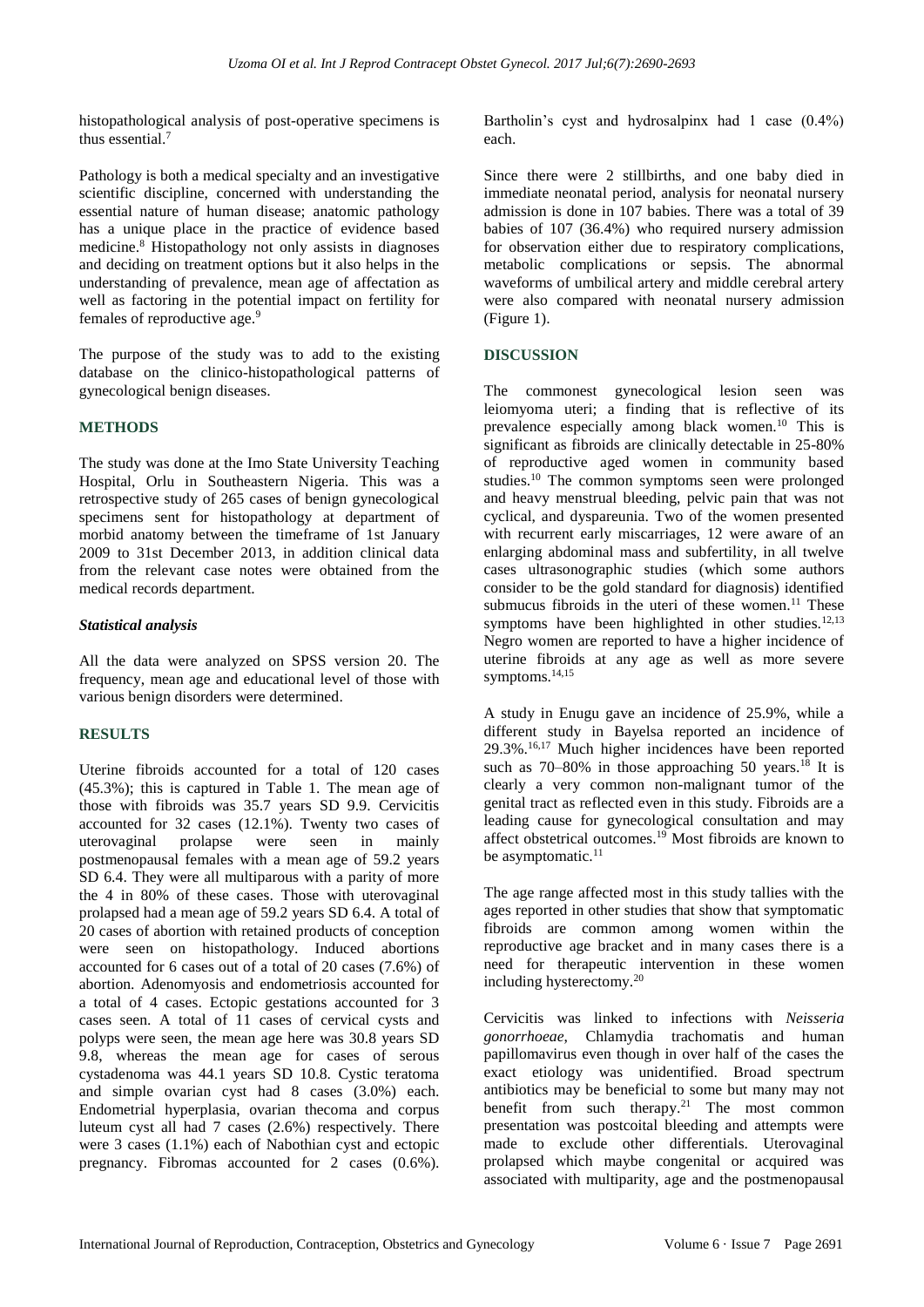state. Abortions, these were confirmed using product of conception; may either occur spontaneously or be induced. The predominant symptom was vaginal bleeding and abdominal pain. Induced abortions were in the minority compred to spontaneous abortions. This may however not reflect the true rates of induced abortions in the larger society as the cases seen in tertiary centers tend to be the ones with post-abortion complications; one mortality was seen in a case that had become complicated by sepsis. A study in south west Nigeria among women who had undergone one or more induced abortion, only 21.5% used any form of contraception at first intercourse after the procedure.<sup>22</sup> The bulk of the abortions in our study were spontaneous abortions mostly in early pregnancy (first trimester). The cases of cervical cysts and polyps that were seen in the study present mainly with abnormal uterine bleeding.

#### **Table 1. Histopathology, frequency, mean age and SD of benign gynecological lesions.**

|                                     | <b>Number</b>  | <b>Percent</b> | <b>Mean</b><br>age | <b>SD</b> |
|-------------------------------------|----------------|----------------|--------------------|-----------|
| <b>Total Sample</b>                 | 265            | 100            |                    |           |
| Diagnostics<br>subsets              |                |                |                    |           |
| <b>Benign lesions</b>               | 265            | 100            |                    |           |
| Uterine<br>leiomyomas               | 120            | 45.3           | 35.7               | 10.3      |
| Cervictis                           | 32             | 12.1           | 44.9               | 10.6      |
| Uterovaginal<br>prolapse            | 22             | 8.3            | 59.2               | 6.4       |
| Products of<br>conation             | 20             | 7.6%           | 29.6               | 7.4       |
| Cervical polyps<br>and cysts        | 11             | 4.2            | 30.8               | 9.8       |
| Adenomyosis<br>and<br>endometriosis | $\overline{4}$ | 1.5            | 37.2               | 4.7       |
| Serous                              |                |                |                    |           |
| cystandenoma                        | 9              | 3.4            | 44.1               | 10.8      |
| <b>Cystic Teratoma</b>              | 8              | 3.0            | 26.2               | 6.9       |
| Simple ovarian<br>cyst              | 8              | 3.0            | 25.3               | 10.7      |
| Endometrial<br>hyperplasia          | $\overline{7}$ | 2.6            | 38.1               | 7.8       |
| Ovarian thecoma                     | 7              | 2.6            | 40.8               | 10.3      |
| Corpus luteum<br>cyst               | 7              | 2.6            | 25.5               | 7.2       |
| Fibroma                             | $\overline{2}$ | 0.6            | 40.0               | 5.0       |
| Nabothian cyst                      | $\overline{3}$ | 1.1            | 48.2               | 4.5       |
| Ectopic<br>pregnancy                | 3              | 1.1            | 27.1               | 2.8       |
| Hydrosalpinx                        | $\mathbf{1}$   | 0.4            | 38                 | -         |
| Bartholin's cyst                    | $\mathbf{1}$   | 0.4            | 42                 |           |

Adenomyosis and endometriosis were both associated infertility in all the cases seen. Infertile women are 6 to 8 times more likely to have endometriosis than fertile

women. <sup>23</sup> Chronic pelvic pain was seen in one of the cases of endometriosis. Ectopic gestations are most commonly tubal, all were tubal pregnancies in the study and all the affected women had total salpingectomy as the surgical intervention/treatment modality. All the cases had ruptured prior to presentation, with history of preceding mild vaginal bleeding, abdominal pain and dizziness. Other benign lesions included cystic teratomas; here the red flag was abnormal uterine bleeding. Endometrial hyperplasia was accompanied with complaints of menstrual dysfunction. Patients with ovarian thecomas complained of abdominal discomfort and the lesions were discovered sonographically. Only 2 patients with thecomas complained of abnormal uterine bleeding which is a commonly encountered clinical feature of this condition.<sup>24</sup> Thecomas are rare sex-cord stromal ovarian tumors, they account for roughly 0.5%- 1% of primary ovarian lesions. $24,25$  Thecomas are frequently interspersed with fiber components (then called 'fibrothecomas'), thecomas and fibrothecomas are now considered to originate from the ovarian medulla, with a different etiology from fibromas, which originate from the cortex.<sup>25</sup>

Corpus luteum cysts were associated with abdominal pain. Simple ovarian cysts were reported histopathological in women who had recurrent abdominal pain and unequivocal ultrasound findings. One patient with ovarian fibroma complained of severe pelvic pain while the others were asymptomatic. Ovarian fibromas are usually asymptomatic but severe pain due to torsion has been documented as well as its association with Meig's syndrome.<sup>26</sup> Direct contrast enhanced MRI can distinguish ovarian fibromas from uterine fibroids when sonography fails to reveal the origin of a pelvic mass.<sup>26</sup> Unfortunately the cost of MRIs limits their use in our resource limited environment. Nabothian cysts seen were encountered following routine pelvic examination, they are known to be asymptomatic.<sup>27</sup> Bartholin's cyst was seen in a 42 year old female who had noticed its insidious increase in size over a 2 year period; she was otherwise asymptomatic. The Bartholin's gland cysts and abscesses happen to be one of the most common vulva cyst or abscesses in gynecological practice and symptomatic cases give significant discomfort to sufferers.<sup>28</sup> Hydrosalpinx was diagnosed in a patient with subfertility and was visualized sonographically, she was 38 years and desired IVF, salpingectomy was then performed to improve her chances of conception.<sup>29</sup>

#### **CONCLUSION**

Of the specimens analyzed uterine fibroids were the commonest benign lesion for which women underwent gynecological surgery. The majority of cases revealed an overlap in clinical features with very few atypical cases across the entire disease spectrum. It can be said without equivocation that histopathology plays a crucial role in the study of gynecological diseases.